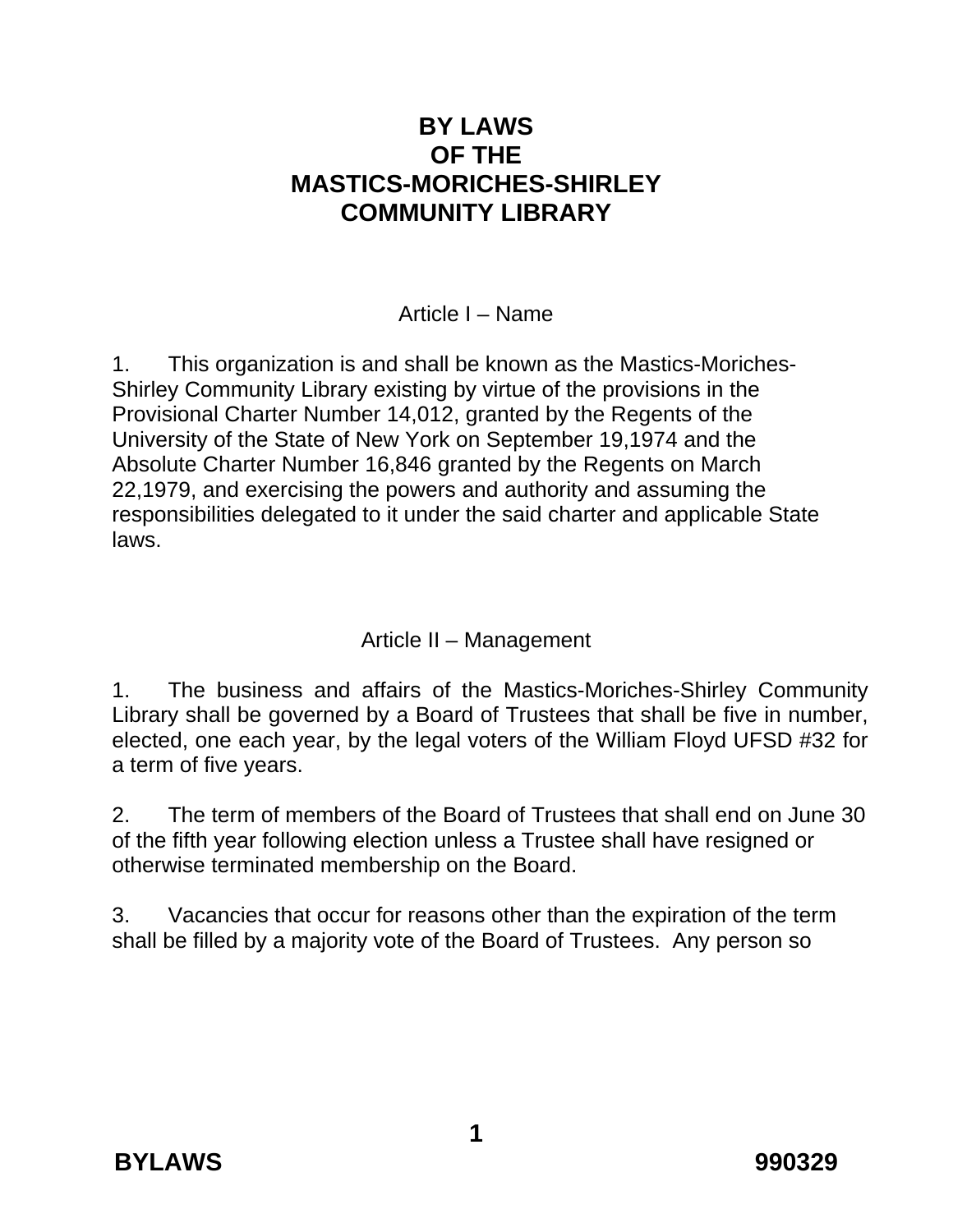appointed shall hold office until the next annual election of the Trustees. Any Trustee who shall fail to attend three consecutive regular meetings of the Board shall be declared to have vacated his or her seat pursuant to Article 226.4 of New York State Education Law unless a majority of Trustees consider his or her absences excusable by ballot cast at the next regular meeting immediately following the third consecutive absence. Such vacancy shall be filled in the manner prescribed above in this section.

#### Article III --- Officers

1. The Officers of the Mastics-Moriches-Shirley Community Library shall be selected by majority vote at the Annual Meeting, and they shall be a President, a Vice President, a Treasurer, and a Secretary. The Secretary need not be a member of the Board of Trustees. The Treasurer may not be a member of the Board of Trustees. Only duly elected or appointed trustees in attendance at a legal meeting have a right to vote.

2. Officers shall serve a term of one year from the Annual Meeting at which they are elected and until their successors are duly elected.

3. The President shall preside at all meetings of the Board, authorize calls for any special meetings, appoint all committees, execute all documents authorized by the Board, serve as ex-officio voting member of all committees, and generally perform all duties associated with that office.

4. The Vice President, in the event of the absence or disability of the President, or a vacancy in that office, shall assume and perform the duties and functions of the President.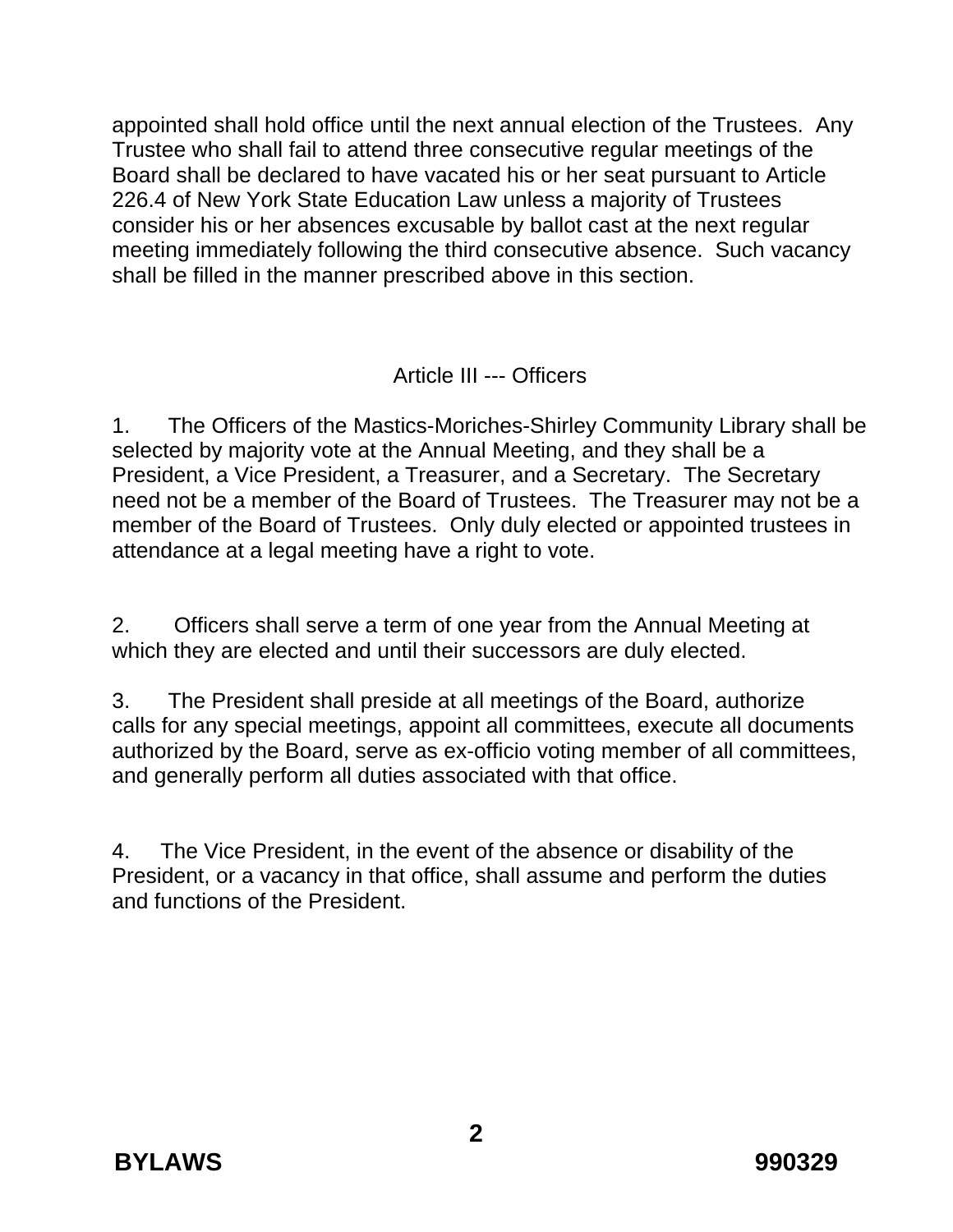5. The Trustees shall appoint a Clerk who may not be a trustee to be responsible for signing legal documents related to public elections called by the Board of Trustees and adjudicating disagreements that may arrive concerning an election.

6. The Treasurer shall be the disbursing officer of the Board, shall sign all checks and shall perform such duties as are generally associated with that office. An Assistant Treasurer may be selected by the Board to assist the Treasurer in the performance of his or her duties. Should the Treasurer and Assistant Treasurer become incapacitated or be unavailable, the Director will assume the duties of the Treasurer until the next meeting of the Board of Trustees. The Treasurer, Assistant Treasurer, and the Director shall be bonded in any amount as may be required by a resolution of the Board.

7. The Secretary shall keep a true and accurate record of all meetings of the Board, shall issue notice of all meetings and shall perform such other duties as are generally associated with that office. All correspondence originated by the Board shall be channeled through the Secretary. In addition, the Secretary shall ascertain the agreement of at least three Board Members at a Board Meeting before any such correspondence is forwarded.

Article IV -- Meetings

1. The regular meetings shall be held as established by the Board at the Annual Meeting, and no further notice shall be required thereof.

2. Special meetings may be called by the Director at the direction of the President, or at the request of at least three Trustees, for the transaction of business as stated in the call for the special meeting.

4. A quorum for the transaction of business at any meeting shall consist of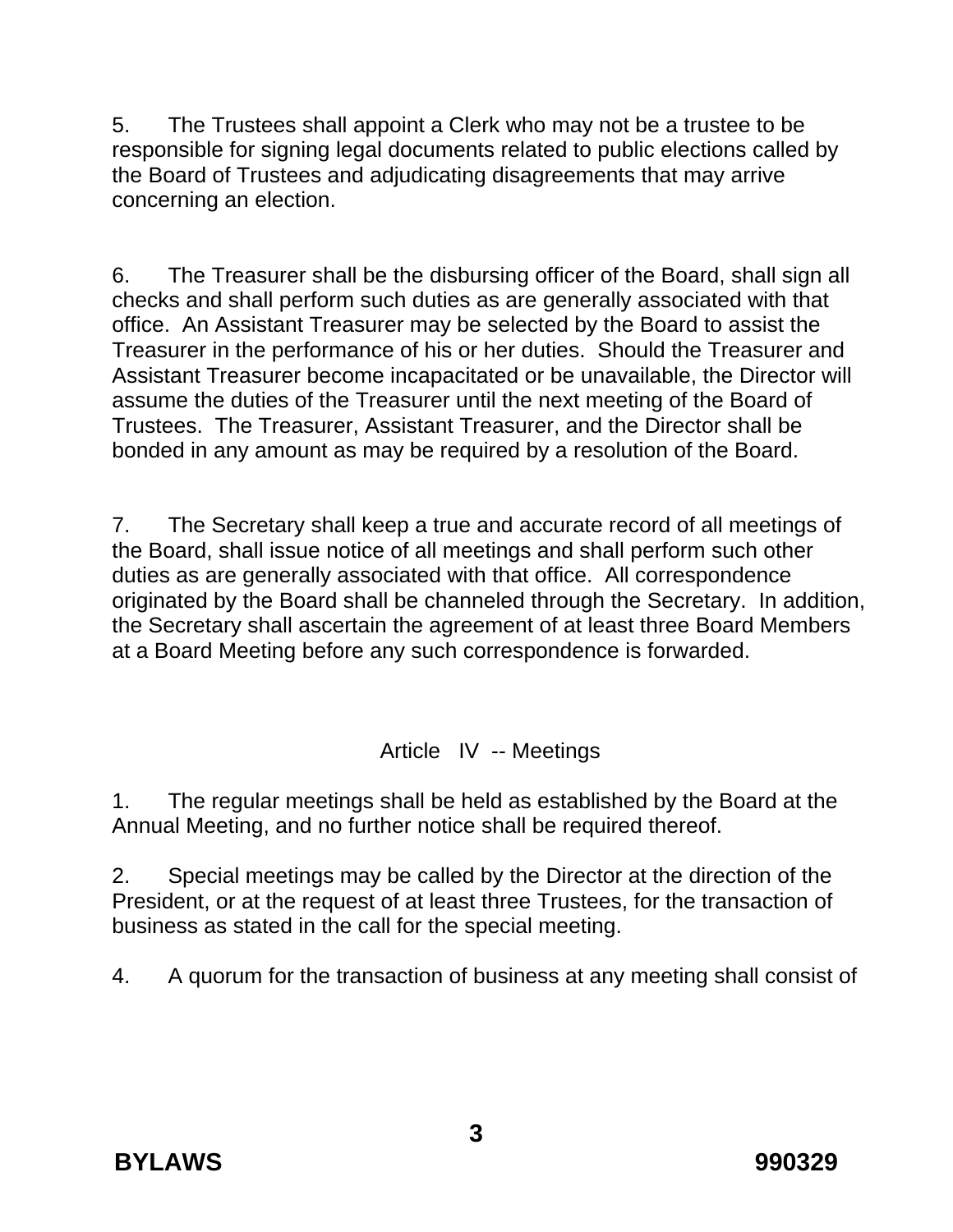a majority of the entire Board, who shall be present in person. In the absence of a quorum, the Trustees present may adjourn the meeting to a date determined, and written notice thereof shall be sent to all Trustees.

- 5. The order of business at the regular meetings shall be as follows:
	- 1. Call to order and period for public expression
	- 2. Reading and approval of minutes
	- 3. Approval of bills
	- 4. Financial Report
	- 5. Report of Director
	- 6. Unfinished business
	- 7. New business
	- 8. Adjournment

5. The Director shall attend all meetings, may participate in the discussion and offer professional advice, but is denied a vote upon any question.

## Article V – Committees

1. The President is authorized to appoint such committees from time to time as he or she may deem necessary or advisable.

2. All committees shall make a progress report to the Board at each of its meetings. No committee shall have other than advisory powers unless the Board has unanimously agreed to delegate specific power to act upon its behalf pending a subsequent meeting of the Board for confirmation.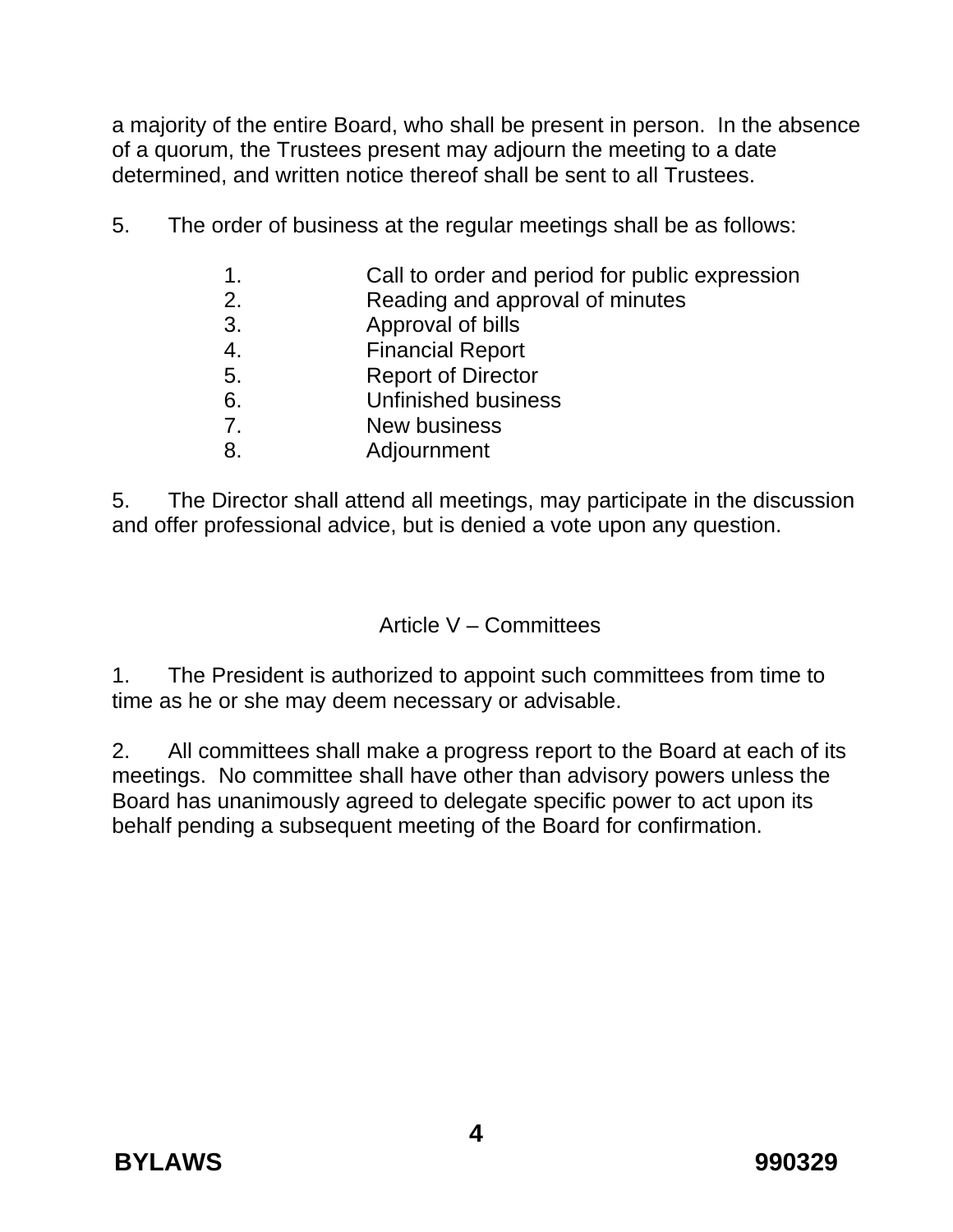## Article VI – Not For Profit Corporations

1. The Mastics-Moriches-Shirley Community Library recognizes the importance of the Friends of the Art, Inc. and The Family Literacy Project, Inc., as an asset to the community and an enhancement to library services.

2. The Board of Trustees will, at their Annual Organization meeting, appoint the Executive Director of the Friends of the Arts, Inc., and the Executive Director of the Family Literacy Project, Inc.

3. The Board of Trustees will, at their Annual Organization meeting, appoint the Steering Committee of the Friends of the Arts, Inc. and the Steering Committee of the Family Literacy Project, Inc.

4. The Mastics-Moriches-Shirley Community Library will be responsible for the payment of salaries for the Executive Director of the Friends of the Arts, Inc. and the Executive Director of the Family Literacy Project, Inc. The Community Library will also provide office space, support staff and in-kind services for these Not For Profit Corporations.

5. As an extension of the Community Library, all benefits of Banking, and Postal privileges will be offered to the Friends of the Arts, Inc. and the Family Literacy Project, Inc.

#### Article VII – Director

1. The Board shall appoint a qualified Library Director who shall be the executive and administrative officer of the Library, acting on behalf of the Board, and under its review and direction.

2. The Director shall recommend to the Board the appointment and specify the duties of the Library's employees and no appointments, promotions, or dismissals shall be made without this recommendation.

3. The Director shall have interim authority to appoint part-time or temporary employees without prior approval of the Board provided such appointments are reported at the next regular Board meeting, at which time such appointments will be subject to Board approval.